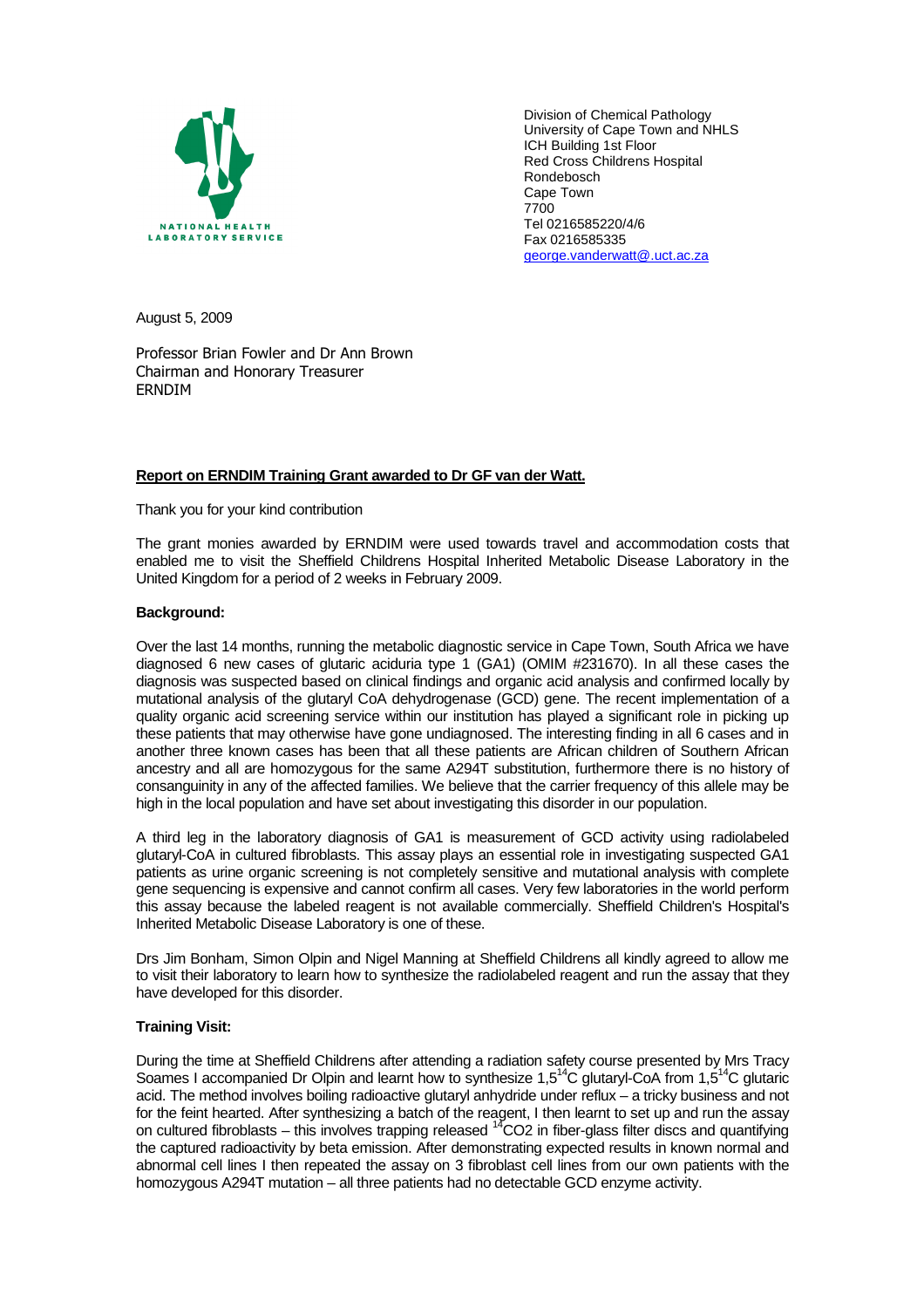● Page 2 August 5, 2009

In addition to the time spent setting up and running the GCD assay I was also fortunate enough to review many of the routine diagnostic methods employed within the unit – these included a review of the following:

- Overview of Software applications to facilitate processing and interpretation of Urine organic Acid analysis – Dr Nigel manning
- Two dimensional TLC for amino acid screening in body fluids Dr Camilla Reed
- Fibroblast Immunofluorohistochemical staining for catalase in the screening for peroxisomal disorders – Dr Camilla Reed
- Fibroblast Fillipin staining for Niemann Pick type C disease Dr Camilla Reed
- Very Long Chain Fatty Acid analysis by GCMS, methodology and aspects of method development – Dr Nigel Manning
- Methodologies, data management and structural organization of the dried blood spot NBS program at Sheffield Children's Hospital – Professor Rodney Pollitt and Dr Melanie Downing

Tutorials on various topics around fatty acid oxidation defects and demonstration of interpretation and validation of acylcarnitine profiles were also provided throughout the time I spent in the lab by Dr Olpin and I also attended various patient centred discussions and case presentation

### **Conclusion:**

The visit to Sheffield Children's was a marked success and I would like to take this opportunity to thank ERNDIM and the staff at Sheffield Children's for making the trip possible. I would like to extend special thanks to Dr Jim Bonham, the laboratory head and joint head of the diagnostic directorate at Sheffield Children's for supporting and facilitating my visit and a special thanks to Dr's Simon Olpin, Nigel Manning and Camilla Reed for their friendly help, willingness to share their expertise, patience and excellent sense of humour.

The knowledge gained and techniques learnt will go a long way to enabling us to improve the diagnostic service that we provide in South Africa and we hope to set up the GCD assay here in the near future. It will certainly be put to good use and make a significant contribution towards our investigation of and research into this disorder and it's molecular basis in Southern Africa.

Thank all you once again

Kindest Regards

George vd Watt

George F van der Watt, M.B.,Ch.B., D.A.(SA)., F.C.Path. Chemical Pathologist Division of Chemical Pathology Red Cross Children's Hospital Rondebosh Cape Town